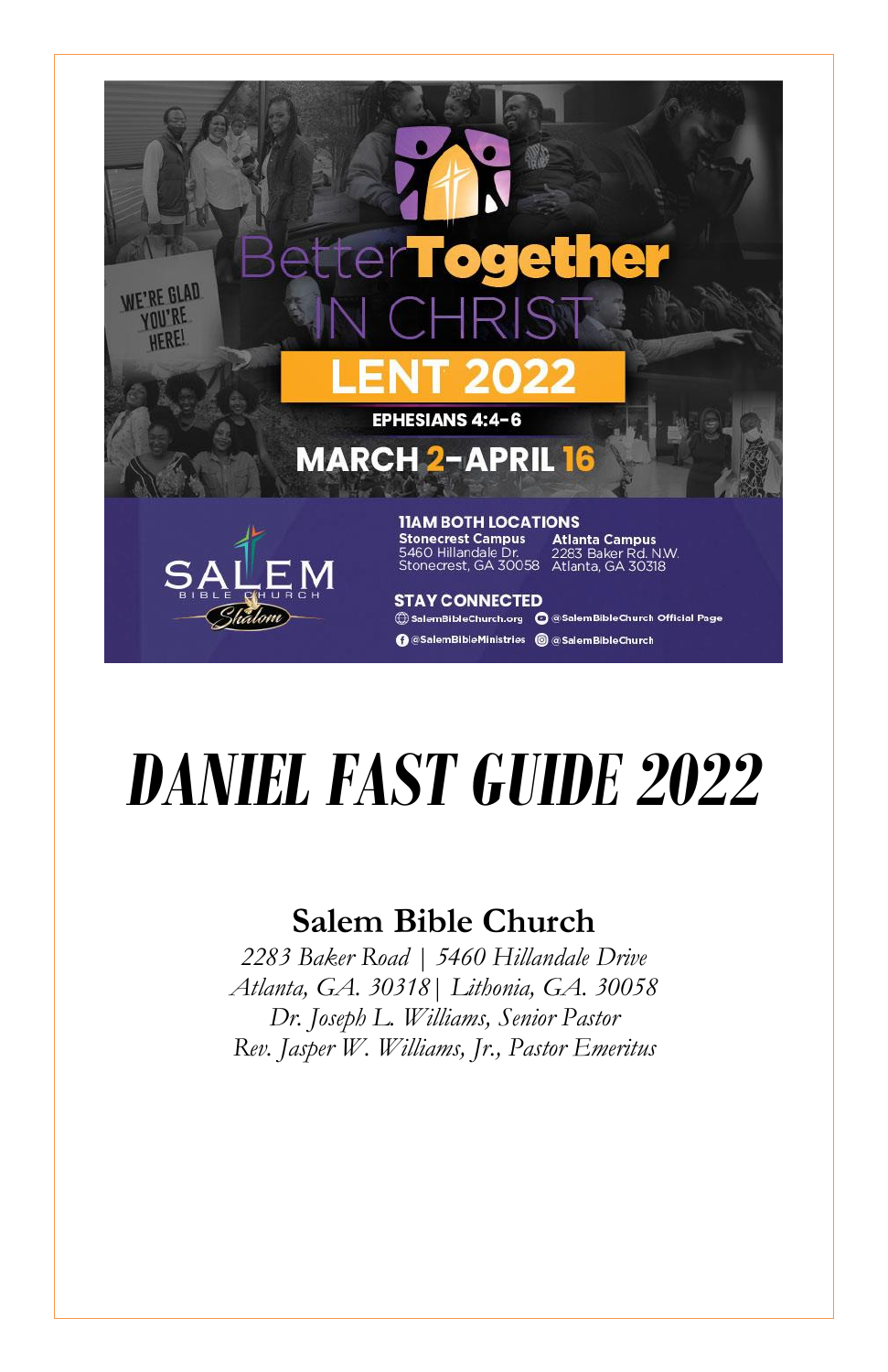#### **THE DANIEL FAST TWENTY-ONE DAYS BEFORE RESURRECTION SUNDAY March 24 –April 13, 2022**

#### **WHAT IS THE DANIEL FAST?**

The Daniel Fast is a biblically based partial fast (Daniel 1:8-16). The book of Daniel and the scripture reference gives us our basis for the Daniel Fast. In the scripture we see that the prophet Daniel ate only vegetables (that would have included fruits) and drank only water. So, we suggest:

- Only vegetables and fruits
- Only water for a beverage

In Daniel 10:3, we read that the prophet Daniel ate no meat nor any breads or foods and drank no wine for twenty-one days. So, from this we get a third guideline:

No sweets and no breads

#### **HOW TO PREPARE FOR THE DANIEL FAST**

*Quiet Time*: If you do not already have a time set aside for daily prayer and devotion, now is the time to start this type of spiritual routine in your life. Begin by starting your day with:

- (1) Morning prayer
- (2) Reading your Bible at least one chapter in the morning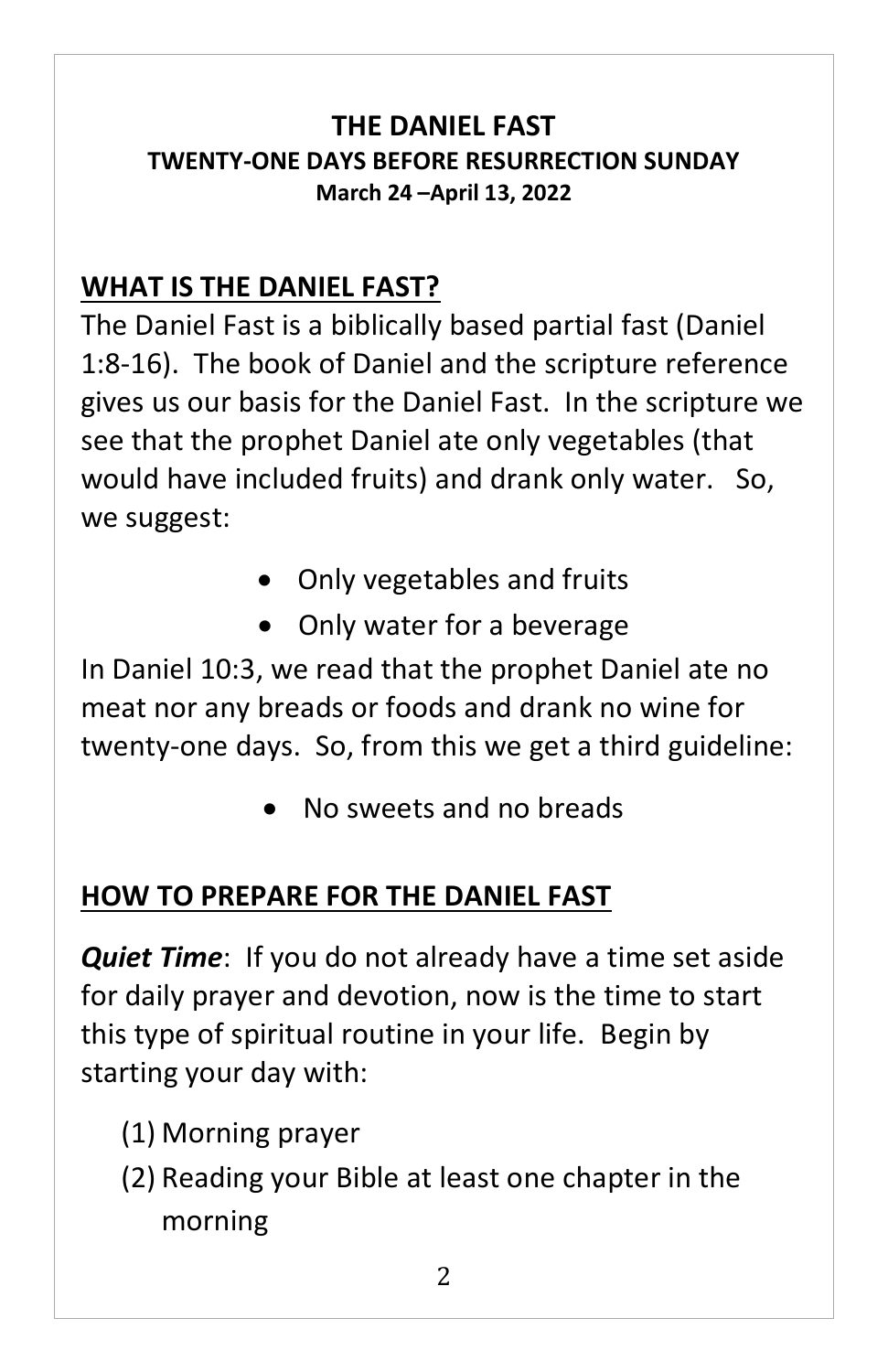- (3) Participate in weekly Jubilee Growth Group
- (4) Attend virtual or in-person worship every Sunday and invite a friend.

During our Daniel Fast, which for us will last until Resurrection Sunday, continue to do this process for the next twenty-one days.

## **HOW TO BEGIN SPIRITUALLY**

- Start with a clear personal goal.
- Be specific as to why you are fasting: (i.e., to better your marriage, finances, employment, etc.
- Realize, as a church, that we are focusing on physical, mental, and spiritual healing.
- Ask the Holy Spirit to guide and lead you (Luke 11:13)
- Pray like Daniel, three (3) times a day: morning, noon and evening.
- Read your Holy Bible every day.
- Confess your sins to God daily (I John 1:9)
- Ask the Holy Spirit to reveal your areas of weakness.
- Forgive everyone who has offended you (Luke 11:4)
- Ask for forgiveness to everyone that you have offended.
- Surrender your life fully to Jesus Christ's control.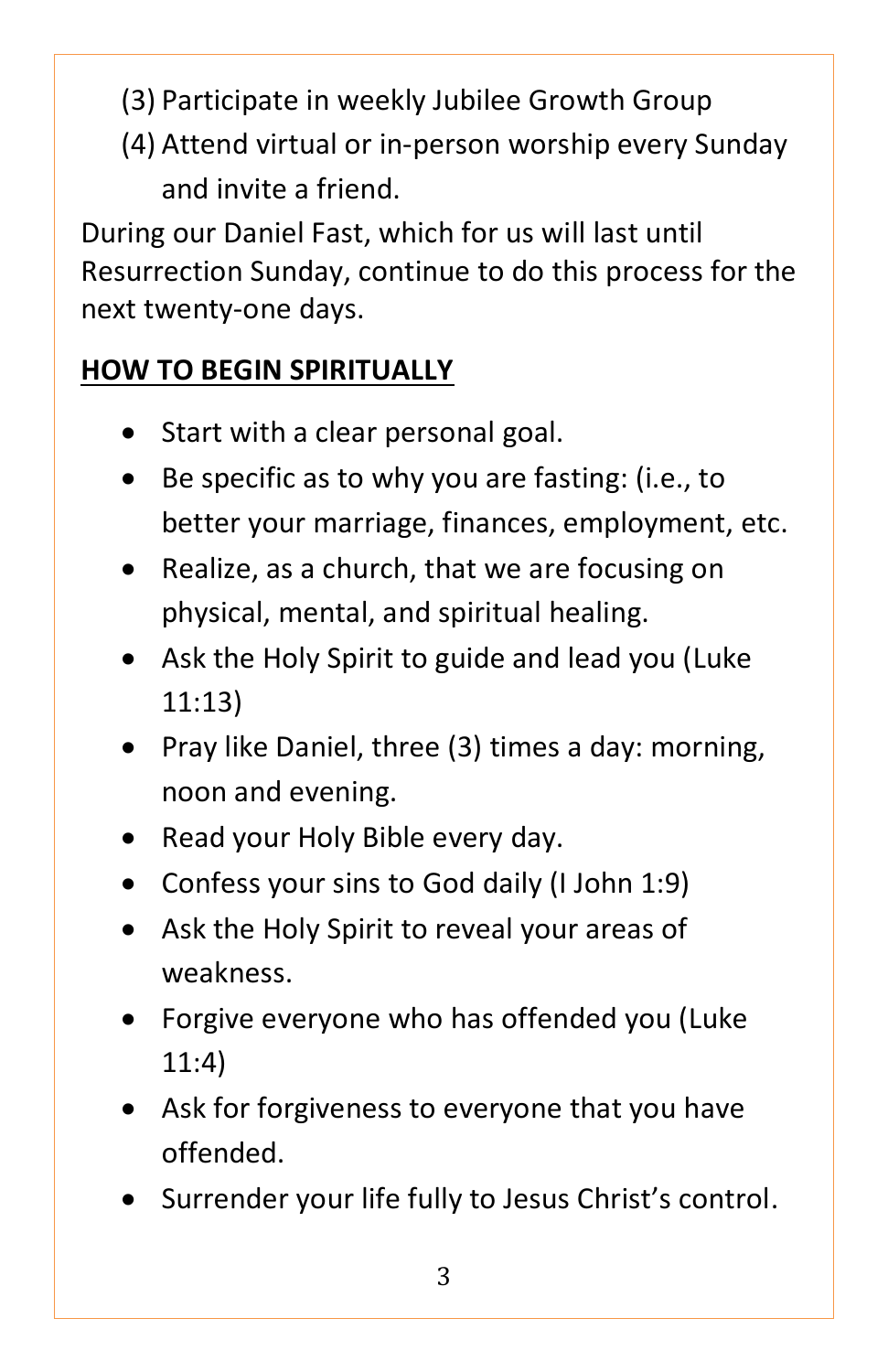Reject the worldly desires that attempt to hinder your walk.

#### **RELATION TO PRAYER AND READING OF THE WORD**

- 1 Samuel 1:6-8; 17-18
- Nehemiah 1:4
- Daniel 9:3,20
- $\bullet$  Ioel 2:12
- $\blacksquare$ Luke 2:37
- Acts 10:30; Acts 13:2

#### **CORPORATE FASTING**

- 1 Samuel 7:5-6
- $\blacktriangleright$  Fzra 8:21-23
- Nehemiah 9:1-3
- $\bullet$  Joel 2:15-16
- $\bullet$  Jonah 3:5-10
- $\bullet$  Acts 27:33-37

## **WHAT TO EXPECT DURING THE FAST:**

When you fast, your body detoxifies, eliminating toxins from your system. This can cause mild discomfort such as headaches and irritability during withdrawals from caffeine and sugars. Naturally, you will have hunger pains. Limit your activity and exercise moderately.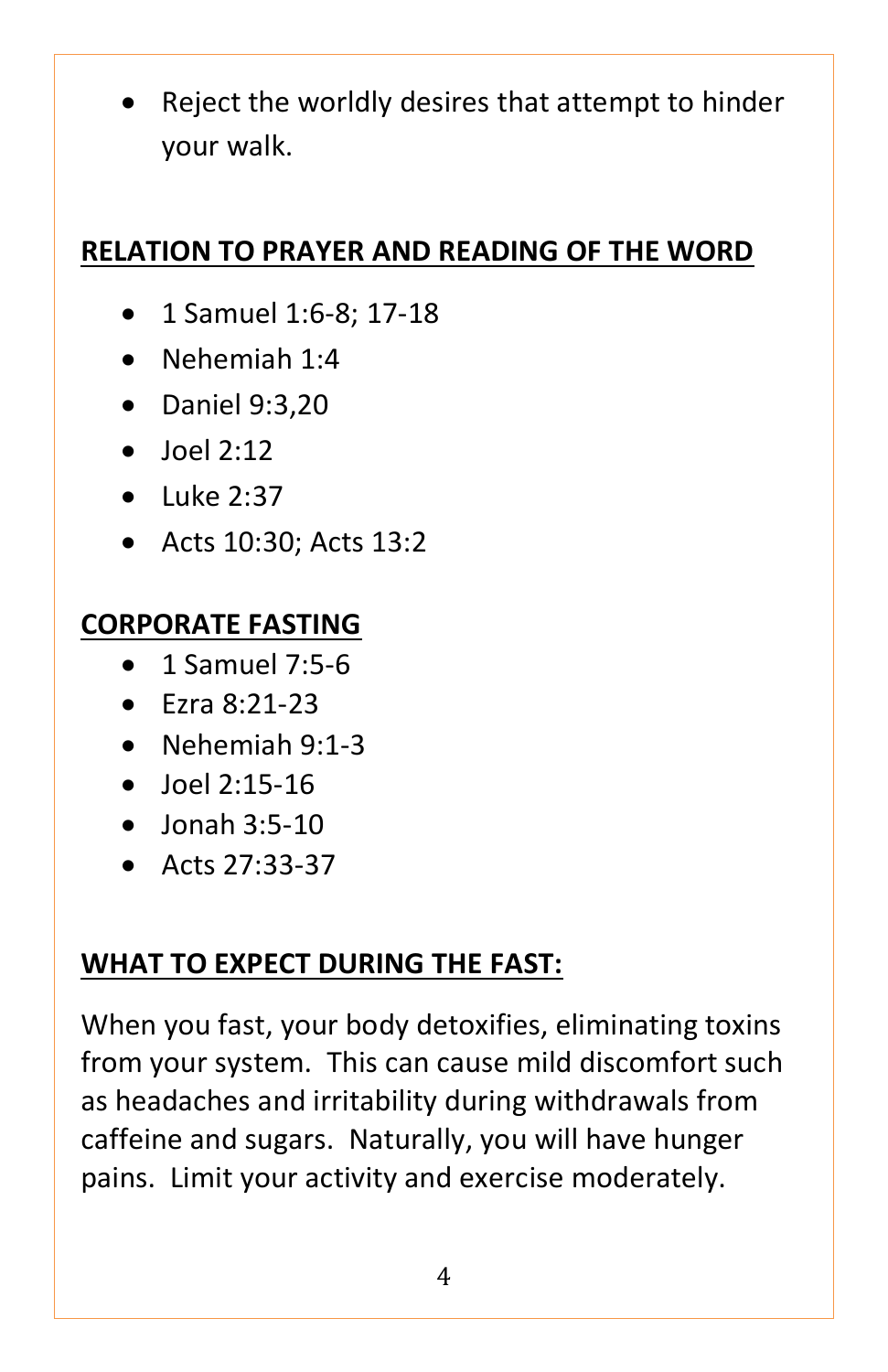Take time to rest. Fasting brings about miraculous results. You are following Jesus' examples when you fast. Spend time listening to praise and worship music and inspirational messages. Pray as often as you can throughout the day. Get away from normal distractions as much as possible and keep your heart and mind set on seeking God's face.

#### **WHEN YOU FAST:**

- Expect to get to know God better, more intimately.
	- 1. Fasting is waiting. (Lamentations 3:25-27
	- 2. Fasting is drawing near. (Jeremiah 29:11-13)
- As you demonstrate sincerity to God, you can:
	- 1. Expect strength in your inner character.
	- 2. Find power to leave s1ul habits. 2 Corinthians 7:1)
	- 3. Find power to stay focused in prayer.
	- 4. Find yourself desiring God's presence.
	- 5. Expect the hand of God to move to answer unselfish prayers.
	- 6. Expect resistance from the devil.
	- 7. Expect your prayers to go to a higher level.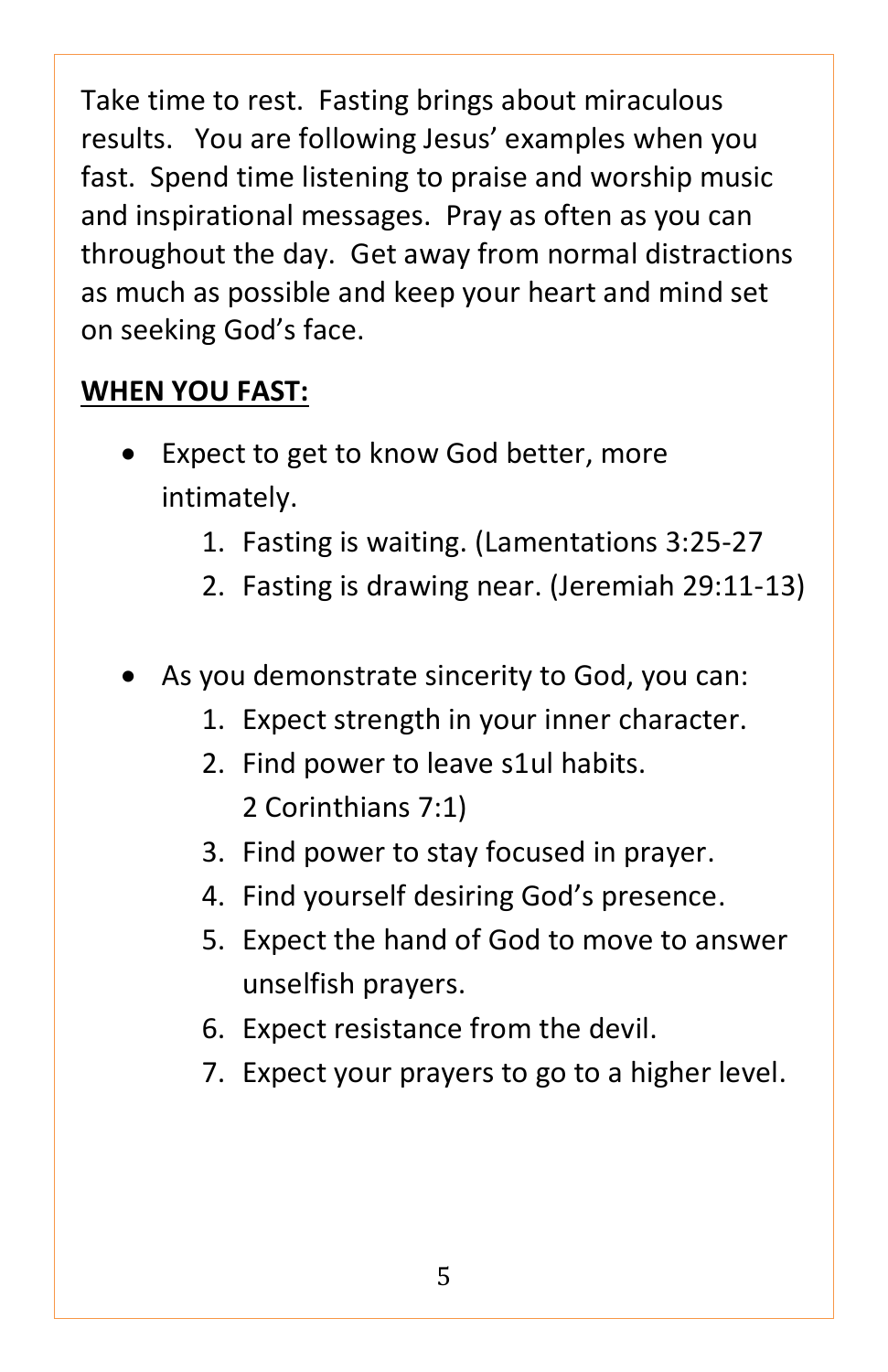## **HOW TO SUCCEED IN FASTING**

- Fast with friends. (Matthew 18:19)
- Fast with a purpose. (not casually)
- Set a start date and end date.
- Determine you will follow-through on the fast.
- Fast unselfishly (Isaiah 58:1-11)
- Spend time with God. Fasting does not work if you do not pray.

## **COMMON FAQ'S**

## **WHAT ABOUT PREPARED FOODS?**

Read the labels of all prepared foods. Remember the Daniel Fast is sugar-free and chemical free. So, if you use any canned fruits, vegetables, packaged foods, or prepared sauces, you must read the label to be aware of just what is in there.

## **WHAT ABOUT PASTA?**

Make sure the label says whole grain pasta with no additives (watch for sugar). Whole grain pasta offers 7 grams of protein per serving (3/4 cup of dried pasta).

## **I KNOW IT SAYS RAW, UNSALTED NUTS BUT WHAT ABOUT ROASTED NUTS?**

The goal would be to stick to raw, unsalted nuts. But these are harder to find so just make sure you get plain roasted, unsalted nuts with no preservatives.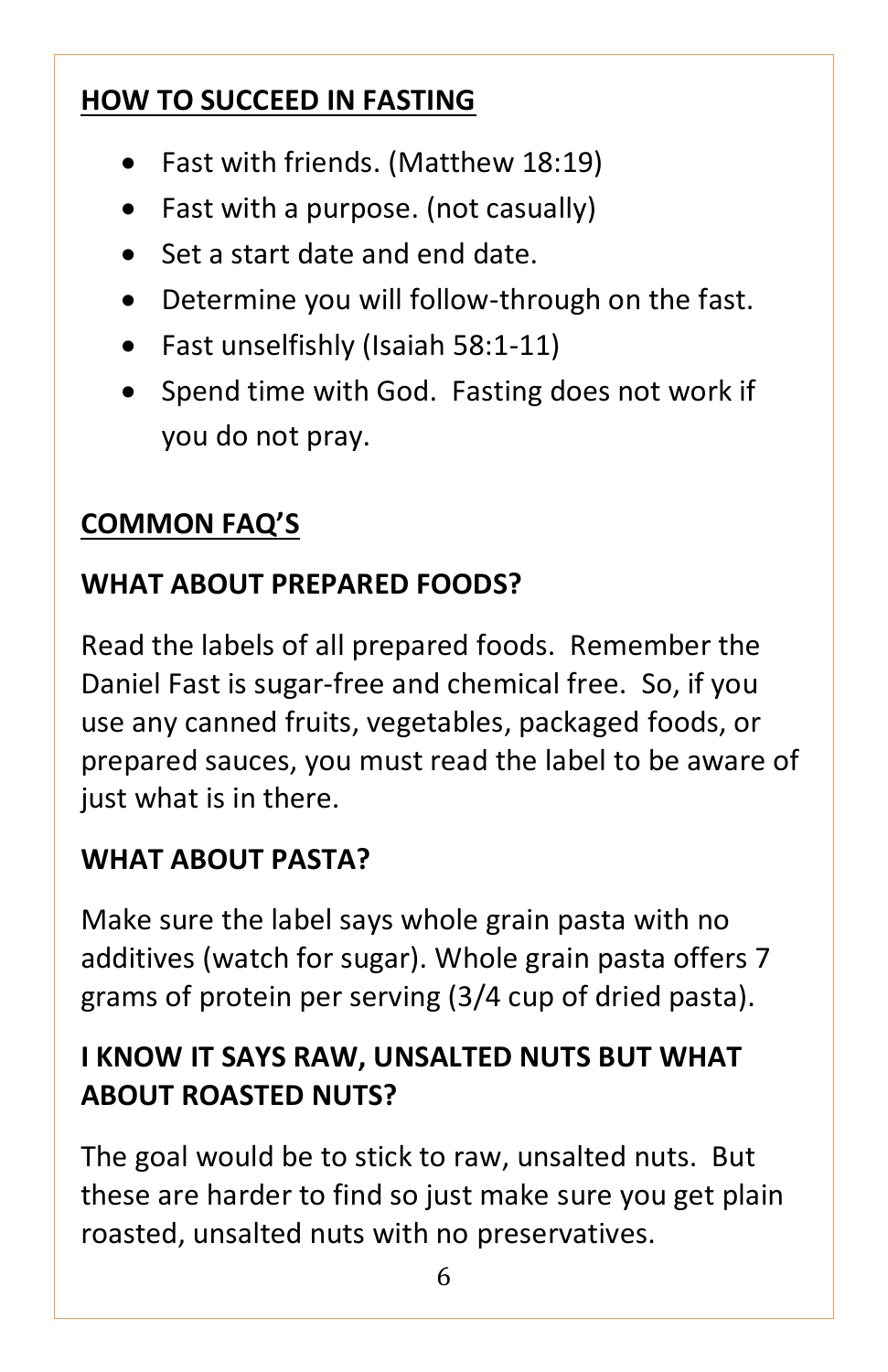## **HOW DO I GET ENOUGH PROTEIN IN MY DIET WHILE ON THE FAST?**

The following are protein-rich foods that are allowed on the Daniel Fast: almonds, sunflower seeds, lentils, quinoa, brown rice, split peas, whole grains, and tofu.

#### **WHAT KIND OF PEANUT BUTTER IS ALLOWED?**

A natural peanut butter with no additives is allowed. Watch for sugars including molasses. Smucker's creamy natural peanut butter has nothing but peanuts in it.

## **HOW CAN I IDENTIFY WHOLE GRAIN FOODS?**

Typically, if the ingredient list says: whole wheat, rolled oats or whole corn as the first ingredient, the product is a whole grain food item. Another way to identify whole grains in the foods you eat is to look in the nutritional fact's information and check if the food item contains dietary fiber. If it contains a significant amount, it most likely contains whole grains. Wheat flour is not a whole grain and therefore does not indicate a whole grain product.

# **WHAT ABOUT SALAD DRESSING?**

Olive oil and lemon or lime is an option.